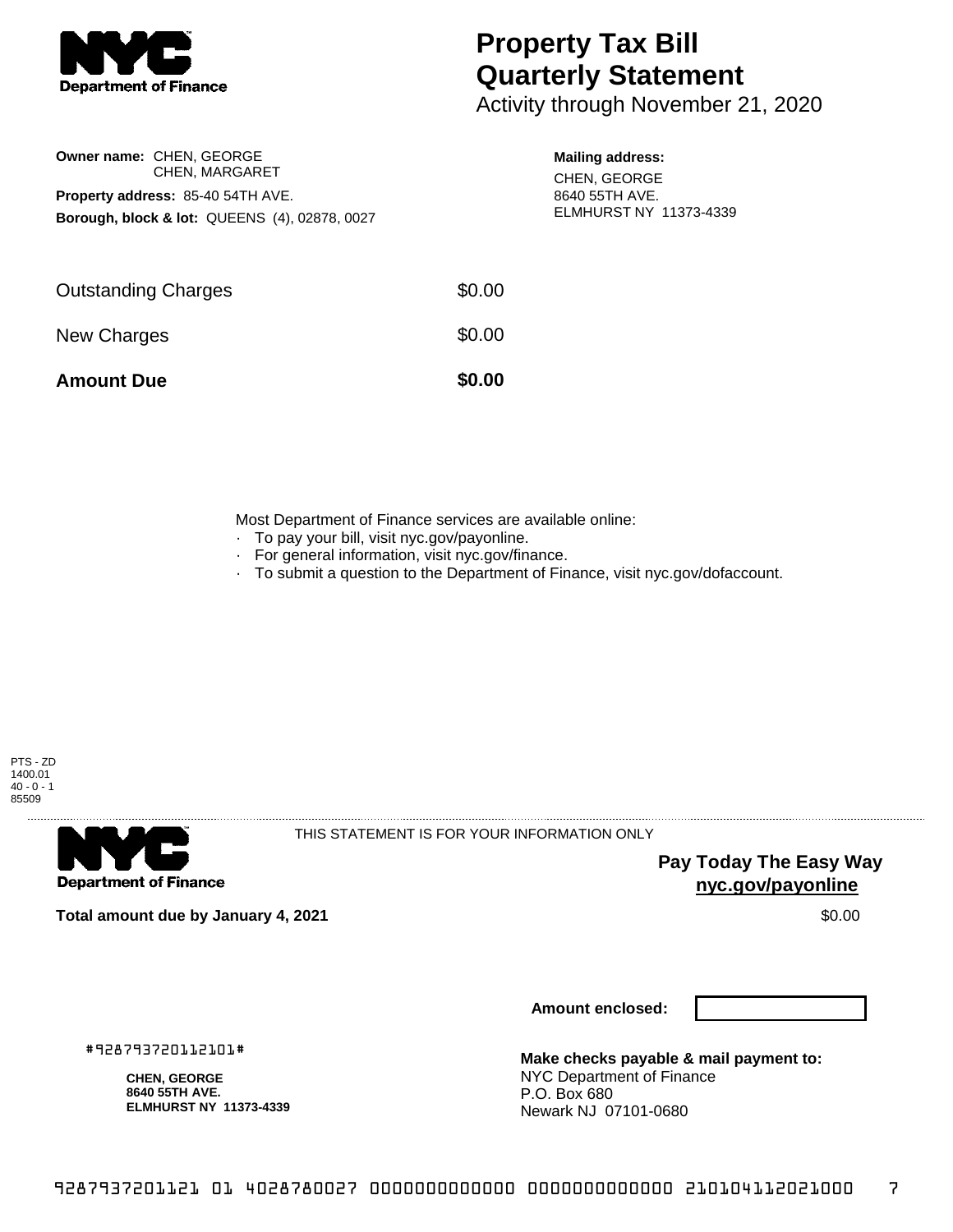

| <b>Previous Charges</b>                                             |                               |                 | Amount                          |
|---------------------------------------------------------------------|-------------------------------|-----------------|---------------------------------|
| Total previous charges including interest and payments              |                               |                 | \$0.00                          |
| <b>Current Charges</b>                                              | <b>Activity Date Due Date</b> |                 | Amount                          |
| Finance-Property Tax<br><b>Adopted Tax Rate</b><br>Payment Adjusted | 01/01/2021                    | 01/01/2021      | \$0.00<br>$$ -38.44$<br>\$38.44 |
| <b>Total current charges</b>                                        |                               |                 | \$0.00                          |
| <b>Tax Year Charges Remaining</b>                                   | <b>Activity Date</b>          | Due Date        | <b>Amount</b>                   |
| Finance-Property Tax<br>Adopted Tax Rate                            |                               | 04/01/2021      | \$0.00<br>$$ -38.44$            |
| <b>Early Payment Discount</b><br>Payment Adjusted                   | 01/01/2021                    | 04/01/2021      | \$0.39<br>\$38.05               |
| Total tax year charges remaining                                    |                               |                 | \$0.00                          |
| <b>Overpayments/Credits</b>                                         | <b>Activity Date</b>          | <b>Due Date</b> | Amount                          |
| <b>Credit Balance</b>                                               |                               | 07/01/2020      | $$-76.49$                       |
| Total overpayments/credits remaining on account                     |                               |                 | \$76.49                         |

You must apply for a refund or a transfer of credits resulting from overpayments within six years of the date of **the overpayment or credit. Please note that overpayments and credits are automatically applied to unpaid taxes.**

## **Home banking payment instructions:**

- 1. **Log** into your bank or online bill pay website.
- 2. **Add** the new payee: NYC DOF Property Tax. Enter your account number, which is your boro, block and lot, as it appears here: 4-02878-0027 . You may also need to enter the address for the Department of Finance. The address is P.O. Box 680, Newark NJ 07101-0680.
- 3. **Schedule** your online payment using your checking or savings account.

## **Did Your Mailing Address Change?** If so, please visit us at **nyc.gov/changemailingaddress** or call **311.**

When you provide a check as payment, you authorize us either to use information from your check to make a one-time electronic fund transfer from your account or to process the payment as a check transaction.